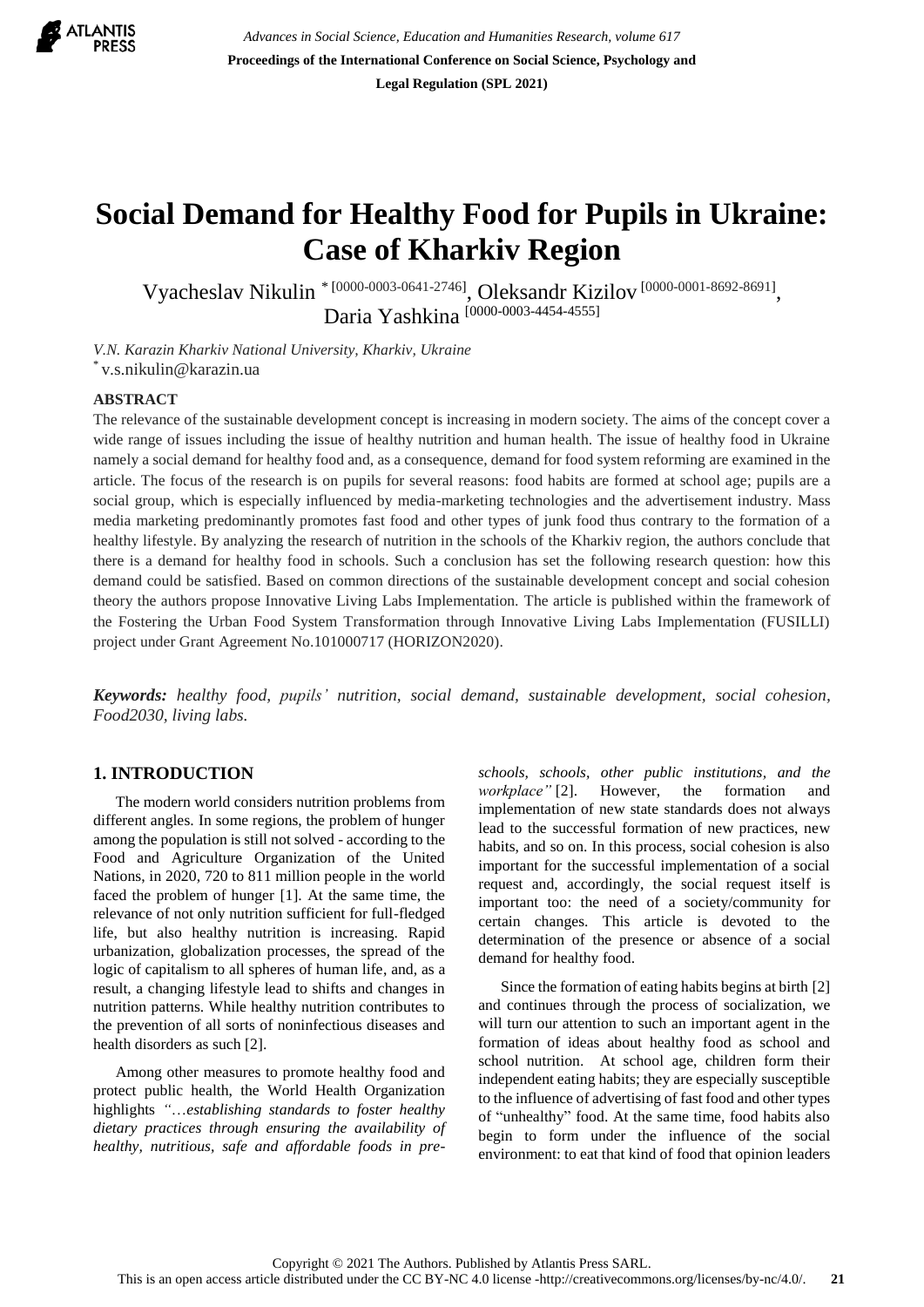

eat, etc. Accordingly, the purpose of this article is to characterize the social demand for a radical transformation of school nutrition.

## **2. MATERIALS**

The issues of healthy nutrition and health in the modern world at the global level began to be actively raised and developed within the framework of the concept of sustainable development. The concept is interpreted in modern literature quite broadly and proceeds from two basic concepts. At first, it is the concept of development. The way to elaborate a modern concept of sustainable development was laid by the theory of globalization (development as the expansion and integration of economic ties in the world and cultural homogenization). Secondly, it is the concept of sustainability. The generalized essence of modern theories of sustainability boils down to "*integrating social, economic and environmental models in solving human problems in such a way that they always benefit humanity".*

The combination of these approaches resulted in the concept of sustainable development. The most common definition of sustainable development in the literature is *"development that meets the needs of the present generation without compromising the ability of future generations to meet their own needs*" (UNESCO definition)*.* The foundations of sustainable development are economic growth, ecological integrity, social wellbeing, but the main thing is the balance between these three components [3]. Although the ideas of sustainable development have arisen since the end of the 20th century, the concept acquired a new and modern round of development with the adoption in 2015 of the UN Agenda for the period up to 2030, specifically: with the adoption of the Sustainable Development Goals [4]. Second on the list of seventeen goals is the goal of ending hunger, ensuring food security, and improving nutrition [5]. At the same time, the implementation of sustainable development, according to some researchers, largely depends on the human resource and the process of such development is a collective responsibility. The logic of sustainable development is based on the principle of participation, which requires a positive attitude from people [3]. Study Saint-Supéry Ceano-Vivas et al. showed that achieving sustainable development requires a supportive social context, which can only be achieved through social cohesion [6, 7].

As part of the path to achieving the Sustainable Development Goals, the European Union is implementing Food 2030 – a research and innovation policy. In general, the essence of this policy is that to maintain a healthy lifestyle for everybody, it is necessary to transform food systems in all regions and provide everyone with affordable and nutritious food [8].

One of the innovative projects aimed at implementing the Food 2030 policy is Fostering Urban food System Transformation through Innovative Living Labs Implementation (FUSILLI). It is a Food and Natural Resources project funded by the European Union's Horizon 2020 Research and Innovation Programme. Twelve cities are participating in the project implementation, and twelve Living Labs will be organized (platforms for open and responsible innovation, based on the broad participation of various segments of the population. Living Labs was created to define and implement experimental governance to make innovative decisions and transform cities into agents of food system transformation) ([https://fusilli-project.eu/\)](https://fusilli-project.eu/). Among the countries participating in the project, there is also Ukraine (Kharkiv city), which also positions itself as committed to the implementation of the Sustainable Development Goals. In the report at the Food system summit 2021, T. Kachka draws attention to three national priorities in the transformation of food systems: healthy nutrition, ecological production, and resilience to market volatility, accessibility for all [9]. Among the innovations and reforms that imply the transformation of the food system is the project "New School Nutrition" implemented in 2019, and its goal is to change the culture of school nutrition. This actualizes the issue of the state and organization of food in schools, defining the range of problems that exist in this area and determining the social demand for reforming the school food system to provide opportunities and promote the ideas of healthy food in schools. Having such a demand and looking for solutions to satisfy it – opens up opportunities for an innovative approach to the sustainable development of food systems - Living Labs.

#### **3. RESEARCH METHODOLOGY**

The Department of Science and Education of the Regional State Administration in collaboration with V.N. Karazin Kharkiv National University conducted a survey of pupils in grades 8-11 of general secondary education institutions of the Kharkiv region on their nutrition at school and home. The online survey of pupils lasted from March 10 to April 12, 2021. Pupils' parents and teachers survey was conducted from April 26 to July 1, 2021. The online survey was carried out using the LimeSurvey-3 – online survey platform. It is a quantitative (standardized) computer-assisted web survey (CAWI). The respondents had the opportunity to take part in the survey anonymously using computers or gadgets. The link to the online questionnaire was provided by education departments to schools and distributed among students in grades 8-11. The volume of the general population is 68,486 pupils of 8-11 grades of the schools of the Kharkiv region. The sample was formed by the main array method. The sample size of students is 14,000 respondents (20.44% of all students in grades 8-11 of the region). The sample size of parents - 9111 respondents, teachers - 4327 respondents.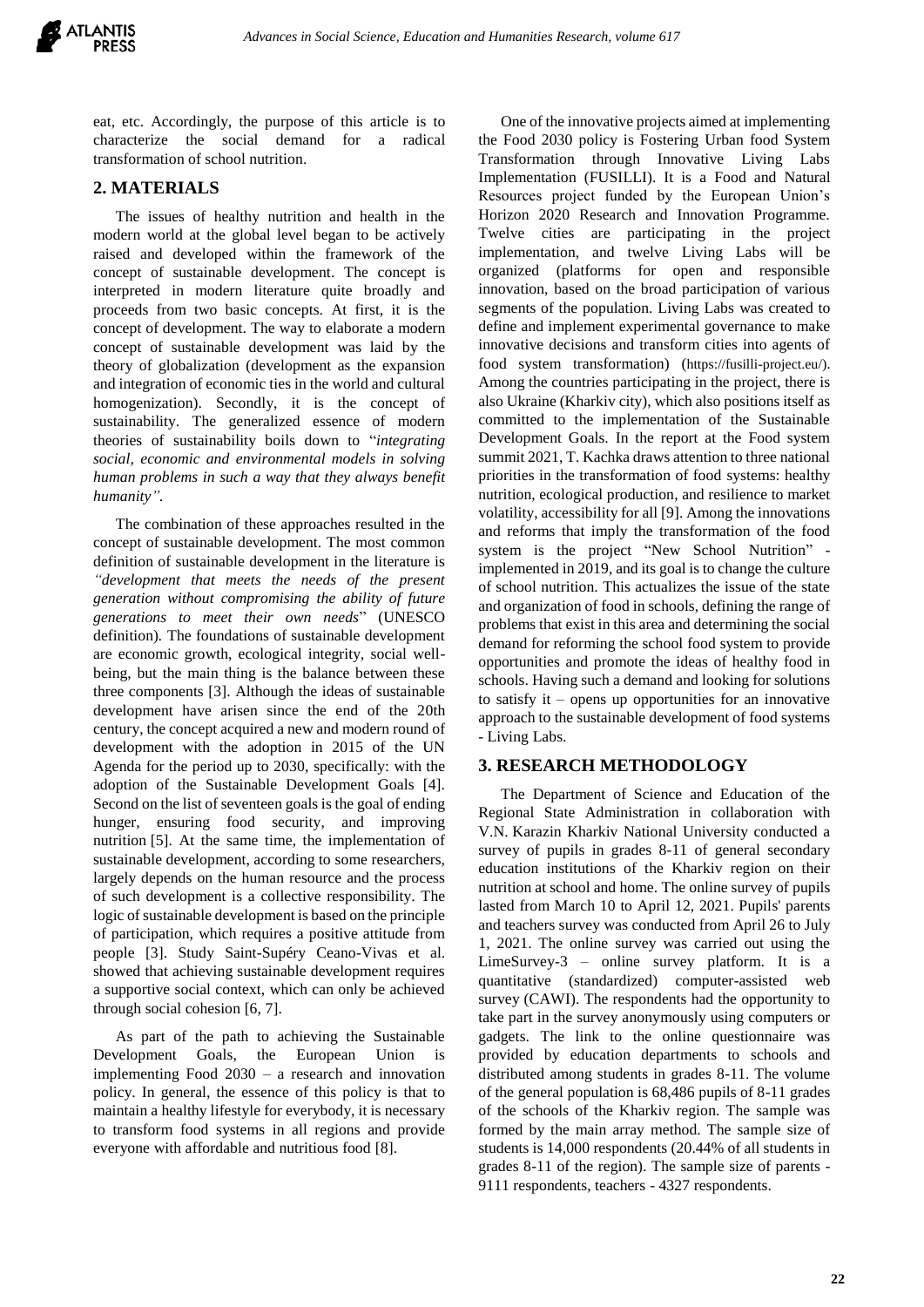

### **4. ANALYSIS AND RESULTS**

To obtain the most accurate picture of the state of affairs in the field of pupil's nutrition in the Kharkiv region, the results of the study were analyzed in three main areas: the organization of school nutrition, the assessment of school nutrition by pupils / parents / teachers, and healthy food in pupils' life.

#### *4.1. The organization of school nutrition*

First, it should be noted that there is a solid organizational base for school meals. Almost all schools in the region (99%) have their canteen, a significant part of them (44%) have a buffet in addition to the canteen. Some schools in the villages are problematic in this regard: according to the results of the study, 4% of pupils in rural schools noted the absence of a canteen or a buffet.

At the same time, even if there is a canteen or a buffet, a significant part of pupils does not use them. In general, among the pupils of schools (where canteens or buffet work), the share of "refusers" is 18%. About half of pupils (49%) eat in school canteens or buffets every day, 16% - not every day, but often, 17% - sometimes.

There are significant differences in the "popularity" of school canteens between Kharkiv (only 10% of pupils do not use their services) and the region (in villages, 22% of pupils never eat in school canteens, and in cities and towns of the region, the share of such pupils reaches 28%). More than half of the pupils in Kharkiv (57%) and the villages of the region (51%) use the services of school canteens or buffets every day. At the same time, in cities and towns of the region, the share of such persons is only one-third (34%).

Among pupils who eat in school canteens or buffets, the overwhelming majority (83%) purchase food on their own. Here again, we see a clear bias towards the regional center: in Kharkiv, the share of such persons reaches 93%, in cities and towns of the region 79%, and villages only 55%.

Free meals are provided for preferential categories of pupils. According to the study, 12% of the surveyed pupils receive free meals. At the same time, the share of such persons is higher in villages - 16%. In cities and towns of the region - 12%, in the regional center - 10%. However, free meals do not fully meet their food needs, so a significant proportion of beneficiaries (63%) purchase food on their own.

In addition, about a third of pupils (30%) who use school canteens noted the fact that their parents paid for their meals in an organized manner. This practice is typical largely for rural schools, where the share of such respondents reaches 57%. In cities and towns of the region - 37% of pupils stated that they used the practice of organized payment for meals by their parents. The share of such persons was only 19% in Kharkiv.

However, even if parents pay for meals, the majority of pupils (73%) additionally buy food on their own.

The bulk of pupils who independently purchase food in school canteens spend from 16 to 30 UAH daily. According to the answers of the pupils, the proportion of such persons is 59%; 22% of pupils spend on school meals a day 15 UAH; 10% of students spend a day from 31 to 45 UAH; 9% of pupils allow themselves to spend more than 46 UAH on food at school daily.

It is noteworthy that a comparison of the answers of pupils with the answers of parents to the question about the amount of money allocated to a child to buy food at school shows significant differences. Thus, the share of parents who allocate up to 15 UAH for food for their children was only 12%; 63% of parents give their children from 16 to 30 UAH for food; 10% of parents give from 31 to 45 UAH per day (here the testimony of children and parents agreed); 15% of parents provide for food more than 46 UAH per day to their children. This discrepancy in the assessments of parents and pupils is because parents give more than children spend. By saving on food, children save money for other needs.

In general, school nutrition occupies an important place in the general structure of pupils' nutrition. Largely, this applies to lunches: 61% of the surveyed students noted lunch at school as a regular meal on the days of school attendance. At the same time, 46% of pupils have lunch outside of school. As for breakfast at school, only 21% of pupils called it a habitual meal. Breakfast at home is a more common option for morning meals (72% of pupils).

It is noteworthy that in the answers to the question about the main meals, suggesting the greatest volume and/or the greatest variety of dishes, it is lunches at school that come out on top: 41% of pupils consider them to be among the main.

An important aspect of the quality of nutrition is its regime. In particular, the availability of a well-defined mealtime remains a topical issue. Research data show that almost half of pupils (46%) eat all meals every day at approximately the same time. For 28% of pupils, only meals at school are ordered, which undoubtedly adds relevance to the issue of organizing school meals: thanks to organized school meals, the correct diet is maintained. An insignificant part (7%) observe the same meal times only outside of school. And 19% of pupils have no specific meal times.

The greatest concern is the fact that the existing system of organizing meals for pupils is not able to completely protect students from food shortages. Thus, according to the study, 8% of pupils remain hungry at school almost every day, 19% from time to time, 36% rarely, and only 37% have never faced this problem. This issue is less relevant for Kharkiv, where 6% of pupils go hungry every day, and sometimes 14%. The situation is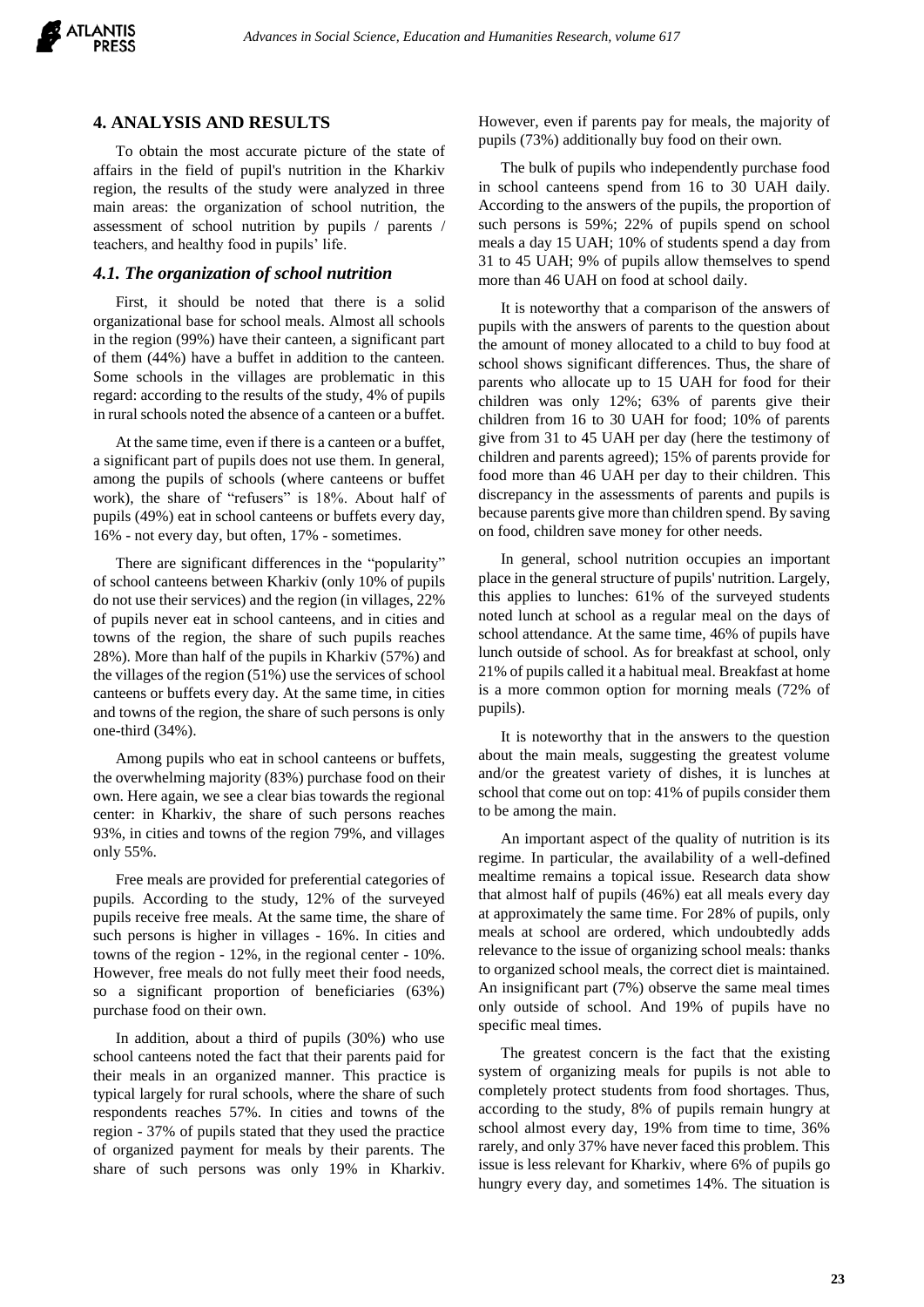much worse in cities and towns of the region (12% go hungry every day, 24% from time to time) and villages (10% go hungry at school every day, 21% from time to time).

# *4.2. Evaluation of school nutrition by pupils, parents, and teachers*

To reveal the opinion of pupils, parents, and teachers about the work of school canteens, the respondents were asked to evaluate several parameters: 1) the attitude of the canteen staff, 2) work schedule, 3) sanitary condition, cleanliness, 4) quality, the taste of dishes, 5) prices, 6) variety of choice (assortment), 7) serving size. In this case, a four-point rating scale was used:  $4 -$  "very good",  $3 -$ "rather good",  $2 -$ "rather bad",  $1 -$ "very bad".

The pupils themselves assess the nutritional situation in schools in general rather positively. For all assessed parameters, the average scores are in the range of 3.1-3.5. At the same time, pupils in Kharkiv rate the work of school canteens somewhat higher than pupils from regional schools. Primarily, the differences in estimates relate to the variety of choices and the size of the portions.

Overall, portion size and assortment can be considered the most problematic aspects of school canteens. Thus, the portion size was negatively assessed by 20% of pupils (6% - "very bad", 14% - "rather bad"), and the variety of choice was rated by 19% (6% - "very bad", 13% - "rather bad"). Somewhat less problematic aspects are prices (6% - "very bad", 12% - "rather bad"), quality, taste of dishes and sanitary condition, cleanliness (5% - "very bad", 11% - "rather bad").

Parents have less information about the work of school canteens, a significant proportion found it difficult to answer (according to various parameters, from 17 to 20%). But in general, positive assessments also dominate in their answers: the range of average scores is 3.0 - 3.4. Among parents, the most discontent is caused by such aspects of school canteens' work as assortment (5% - "very bad", 13% - "rather bad"), portion size and quality, taste of dishes (3% - "very bad", 12% - "rather bad").

The work of school canteens received the highest marks among teachers: average scores vary in the range of 3.3 - 3.7. A small proportion of teachers associate the problems of school canteens mainly with a variety of choices (2% - "very bad", 7% - "rather bad") and the size of portions  $(1\% - "very bad", 6\% - "rather bad").$ 

The respondents were also asked an open-ended question about the disadvantages of school canteens. The pupils' answers to this question shift the emphasis somewhat. So high prices come out on top (5.2%). Also among the main shortcomings were often bad food (4.4%), poor assortment, monotonous dishes, lack of choice (4.4%), long queues, many people (3.9%), unsanitary conditions, dirt (3.7%).

According to parents, the main disadvantages are a poor assortment, monotonous dishes, lack of choice (7.3%), bad food (5.7%), long queues, many people (4.4%), small portions (3.5%)), unsanitary conditions, dirt (3.5%).

Teachers are generally less inclined to list the shortcomings of school canteens. Among the answers to the open-ended question, the most common is a poor assortment, monotonous dishes, lack of choice (7.4%), unsanitary conditions, dirt (5.1%), high prices (2.6%), bad food (2.2%).

In the course of the study, pupils who eat in school canteens, as well as their parents, were asked to assess their attitude to school meals. The survey data show the dominance of positive ratings. Thus, the answers "I like it very much" and "I rather like it" were given by 66% of pupils and 49% of parents. A negative attitude (the answers "do not like it at all" and "rather do not like it") is characteristic of only 9% of pupils who use the services of school canteens, and 14% of their parents.

In Kharkiv, positive assessments are higher: 76% of pupils of the regional center gave the answers "like it" and "rather like it". At the same time, the share of such respondents among pupils of rural schools was 57%, and in cities and towns of the region - 52%.

In turn, those pupils who do not eat in school canteens and their parents were asked about the reasons for refusing such meals (the share of such pupils in the total population is 18%, parents - 14%). The two main reasons both pupils and their parents talk about are tasteless dishes in school canteens/buffets (44% of pupils, 45% of parents) and the sufficiency of home meals and snacks from home (43% of pupils, 31% of parents). Unsatisfactory sanitary conditions were mentioned as a reason for refusing to eat in the school canteen by 26% of pupils and 12% of parents.

# *4.3. Healthy food in pupils` life*

In general, among the surveyed pupils, there is a high interest in the topic of healthy food: 70% of respondents noted that this topic is "very interesting" or "rather interesting". At the same time, a higher interest in healthy food is observed in Kharkiv (74% of those interested). In the villages and towns of the region, the share of such persons is 64% and 66%, respectively.

68% of the surveyed pupils consider their food to be beneficial to health (the sum of the answers "definitely yes" and "rather yes" to the question "Do you think that your diet is good for your health?"). However, there are significant differences in the assessments of this aspect of nutrition between pupils in Kharkiv and the settlements of the region. If in the regional center 76% of pupils believe that they eat with health benefits, then in cities and towns of the region this figure drops to 61%,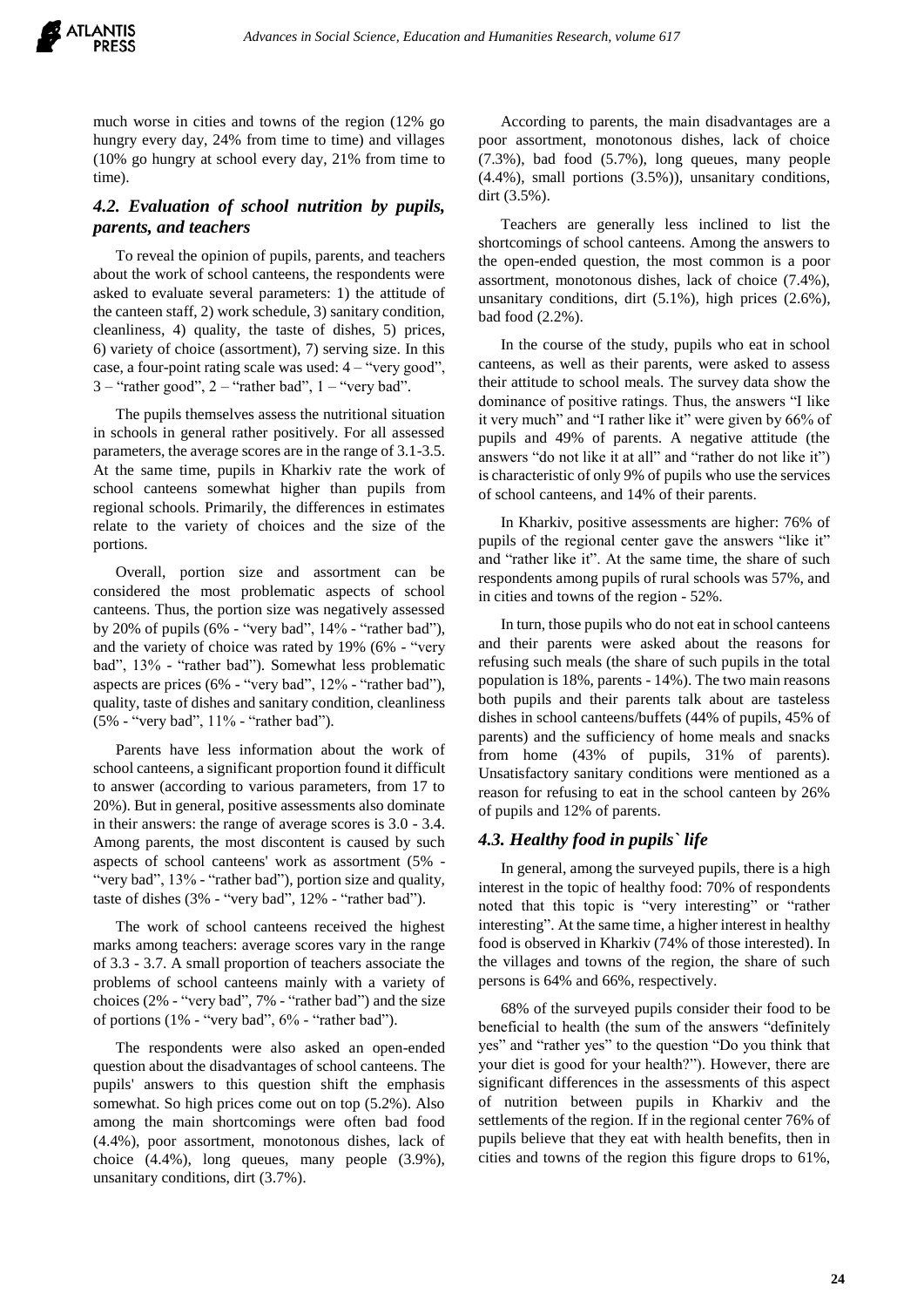and in villages, it is 57%. Most parents (73%) also believe that their child is eating healthy food.

It is noteworthy that school nutrition is considered healthy by about two-thirds of the surveyed pupils (only those schools with canteens or canteens were taken into account): 65% rated it as "very healthy" or "rather healthy".  $62\%$  of parents agree with this opinion. At the same time, 81% of pupils and 73% of parents evaluate homemade food as healthy.

Here we are also faced with differences in estimates depending on the type of settlement. 71% of pupils in Kharkiv, 66% of pupils in rural schools, and only 56% of pupils in schools in cities and towns of the region consider healthy school meals. As for home food, in Kharkiv, it is assessed as healthy by 85% of pupils, in cities and towns of the region 78%, and in villages 71% of pupils.

# **5. CONCLUSION**

Based on the presented analysis, we can draw several conclusions:

1. Many characteristics of the school food system of Kharkiv and the region revealed in the course of the study have a beneficial effect on the formation of food habits and behavior patterns of pupils. So, in schools, there is a sufficient organizational and material base for the organization of proper and healthy nutrition. For most pupils, school food is one of the main meals during the day. Thus, in many respects, it is school lunches that help to adhere to the dietary regime over time. Thereby positively affecting the health of pupils and determining their eating habits in the long term, contributing to the orientation towards a healthy diet.

2. At the same time, on the way to improving the school nutrition system, several problems arise that require urgent resolution. First, it is the problem of malnutrition. Research has shown that a significant proportion of pupils are regularly hungry during their

## **REFERENCES**

- [1] FAO, IFAD, UNICEF, WFP & WHO (2021), *The State of Food Security and Nutrition in the World 2021. Transforming food systems for food security, improved nutrition and affordable healthy diets for all*. Rome, FAO. [DOI: 10.4060/cb4474en](https://doi.org/10.4060/cb4474en)
- [2] WHO (2020), *Healthy diet.* Retrieved 8 October 2021, available at: [https://www.who.int/ru/news](https://www.who.int/ru/news-room/fact-sheets/detail/healthy-diet)[room/fact-sheets/detail/healthy-diet](https://www.who.int/ru/news-room/fact-sheets/detail/healthy-diet)
- [3] Mensah, J. (2019), "Sustainable development: Meaning, history, principles, pillars, and implications for human action: Literature review", *Cogent Social Sciences,* vol. 5 (1). DOI: 10.1080/23311886.2019.1653531

time in school. In addition, a significant proportion of pupils refuse to eat at school or resort to it from time to time, preferring as an alternative to homemade food brought with them, which is mostly represented by sandwiches, fruits, and cookies, or bought during breaks outside of school. In all cases, these alternatives do not provide wholesome healthy food.

3. Refusal to eat in a school canteen is most often caused by such reasons as poor food in schools, having enough food to take with you, and inadequate sanitary conditions in canteens. With all the conventionality of the characteristics of food from the point of view of taste ("tasteless" is a very subjective characteristic, which does not mean lack of usefulness or objectively poorly prepared food), and the fulfillment of sanitary standards is questionable.

4. According to many analyzed parameters, the situation in the region is worse than in the regional center. Therefore, in the course of implementing programs and projects aimed at improving the school food system, special attention should be paid to cooperation with the united territorial communities.

5. A high assessment of the importance of healthy nutrition and the listed number of problems that pupils face in striving for healthy nutrition testifies to the existence of a social demand for healthy nutrition and speaks of the need to implement this request. As noted earlier, Living Lab is one of the innovative approaches to finding ways to transform the food system. Living labs aim to include more users in evaluating a product or service when compared with other case studies [10]. They include such components as the knowledge community, policy planning, implementation and validation of policies and actions, complexity of solutions, etc. One of the main ideas for creating and managing the Living Lab is to actively engage users and experiment in real life with innovative solutions and a multi-faceted approach.

- [4] Kroll, C. Warchold, A. & Pradhan, P. (2019), "Sustainable Development Goals (SDGs): Are we successful in turning trade-offs into synergies?", *Palgrave Communications,* vol. 5 (1). DOI: 10.1057/s41599-019-0335-5
- [5] THE 17 GOALS | Sustainable Development (2021), Retrieved 10 October 2021, available at: <https://sdgs.un.org/ru/goals>
- [6] Saint-Suppry Ceano-Vivas, M. Muuoz-Torres, M. & Rivera Lirio, J. (2014), "Revisiting the Relationship between Sustainable Development and Social Cohesion", *SSRN Electronic Journal*. DOI: 10.2139/ssrn.2521322